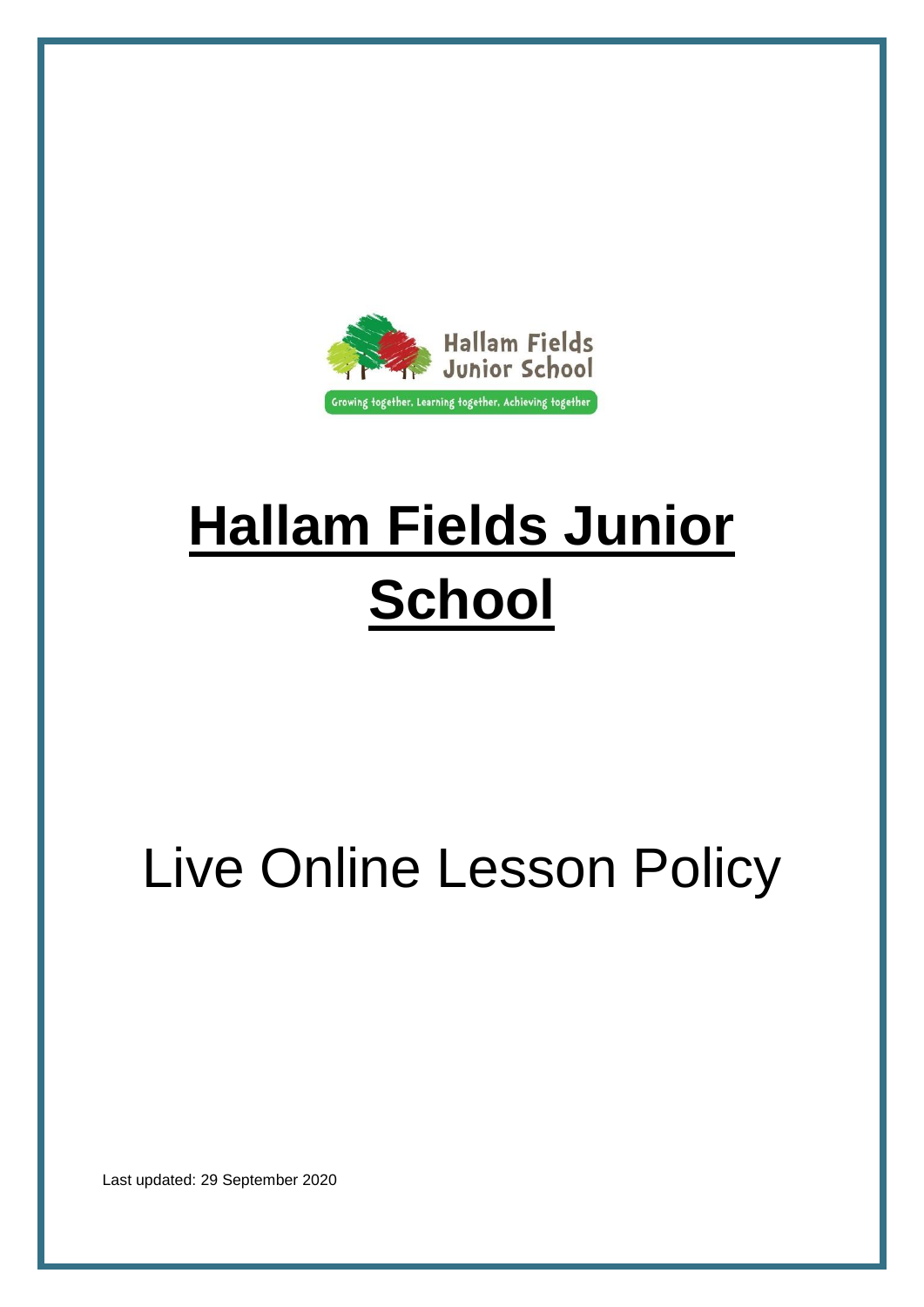## **Contents:**

#### **[Statement of intent](#page-2-0)**

- 1. **Legal framework**
- 2. [Roles and responsibilities](#page-3-1)
- 3. [Systems and technology](#page-5-0)
- 4. [Safeguarding](#page-5-1)
- 5. [Personal data](#page-6-0)
- 6. [Pupil conduct](#page-7-0)
- 7. [Staff conduct](#page-7-1)
- 8. [Pupils with SEND](#page-8-0)
- 9. [Monitoring and review](#page-8-1)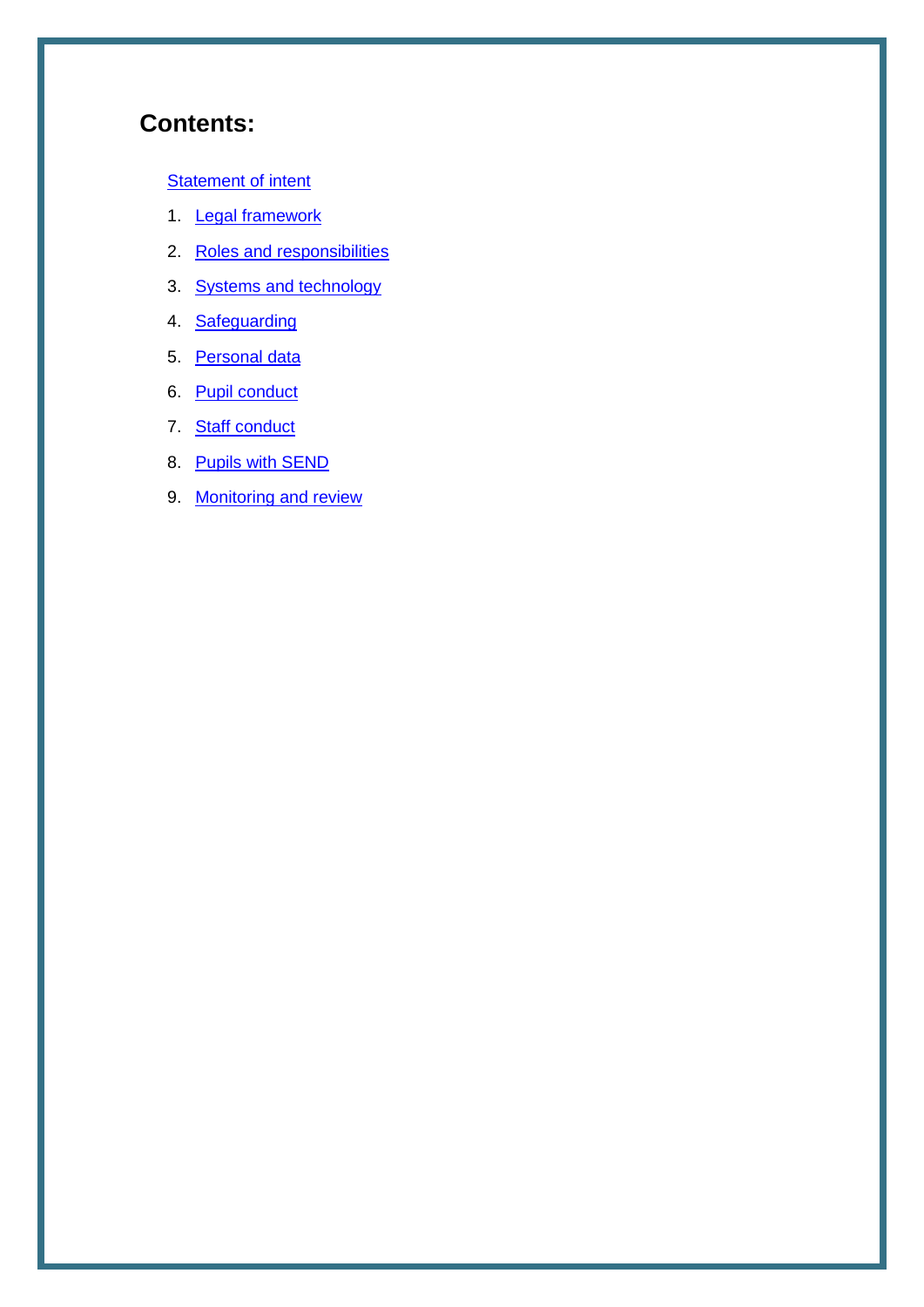## <span id="page-2-0"></span>**Statement of intent**

At Hallam Fields Junior School, we understand the need to continually deliver high-quality education. We recognise the importance of maintaining high expectations in all areas of school life and ensuring all pupils have access to online lessons where required.

Through the implementation of this policy, we aim to address the key concerns associated with live online lessons, such as: systems and technology, safeguarding, conduct and accessibility.

This policy aims to:

- Minimise the disruption to pupils' education and delivery of the curriculum.
- Ensure provision is in place so that all pupils have access to high-quality lesson content.
- Protect pupils from the risks associated with using an online lesson platform through the internet.
- Ensure staff and pupil data remains secure and is not lost or misused.
- Ensure robust safeguarding measures are in place during live online lessons.
- Ensure all pupils have the provisions required to take part in live online lessons.

Signed by:

Headteacher Date:

Chair of governors Date: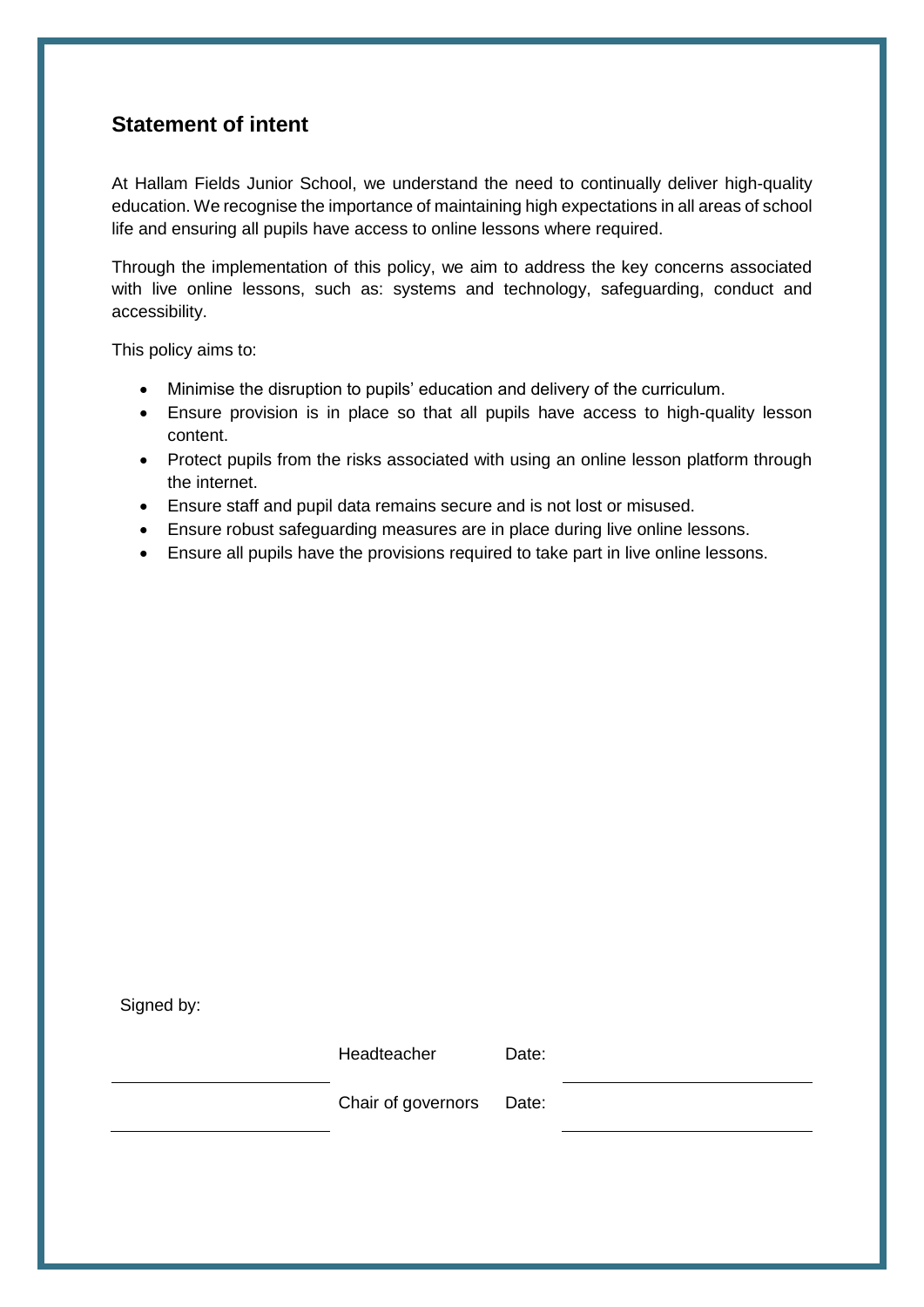## <span id="page-3-0"></span>**1. Legal framework**

- 1.1. This policy has due regard to all relevant legislation and statutory guidance including, but not limited to, the following:
	- Data Protection Act 2018
	- The General Data Protection Regulation (GDPR)
	- DfE (2020) 'Safeguarding and remote education during coronavirus (COVID-19)'
	- DfE (2019) 'Keeping children safe in education'
	- DfE (2017) 'Special educational needs and disability code of practice: 0 to 25 years'
	- DfE (2019) 'School attendance'
- 1.2. This policy operates in conjunction with the following school policies:
	- GDPR & Data Protection Policy
	- Child Protection and Safeguarding Policy
	- Behaviour Policy
	- Special Educational Needs and Disabilities (SEND) Policy
	- Online Safety Policy
	- Staff Code of Conduct
	- Acceptable use of IT, internet and electronic communication policy
	- Retention Policy

#### <span id="page-3-1"></span>**2. Roles and responsibilities**

- 2.1. The **governing board** is responsible for:
	- Ensuring that the school has robust risk management procedures in place.
	- Evaluating the effectiveness of the school's remote learning arrangements.
	- Reviewing the effectiveness of this policy on an **annual** basis in conjunction with the **headteacher**.
- 2.2. The **headteacher** is responsible for:
	- Ensuring staff, parents and pupils adhere to the relevant policies at all times.
	- Ensuring that there are arrangements in place for identifying, evaluating and managing the risks associated with live online lessons.
	- Ensuring that there are arrangements in place for monitoring incidents associated with live online lessons.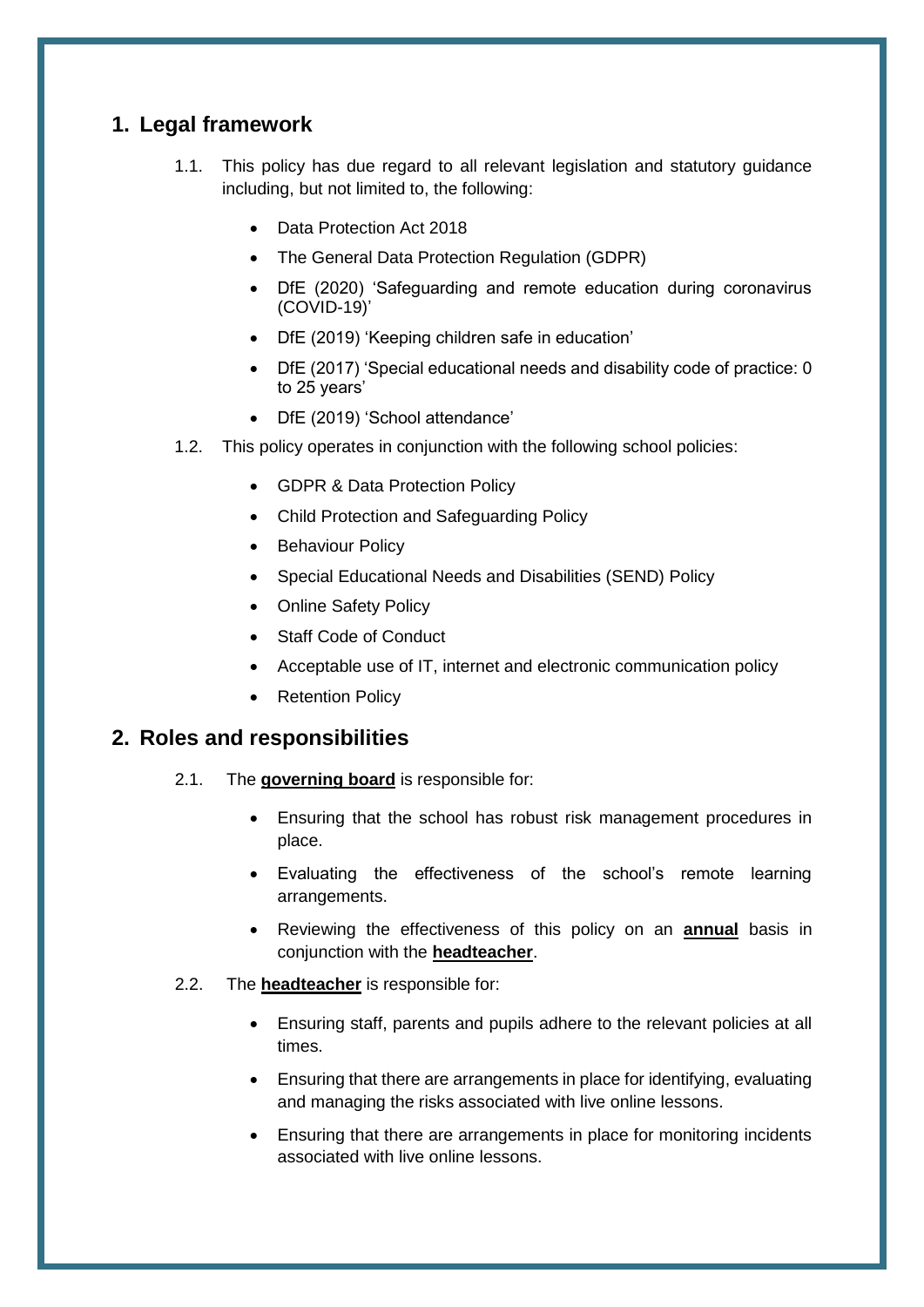- Ensuring that the school has the resources necessary to carry out the procedures in this policy.
- Reviewing the effectiveness of this policy on an **annual** basis in conjunction with the **governing board** and communicating any changes to staff, parents and pupils.
- Arranging any additional training staff may require to support pupils with live online lessons.
- Conducting **weekly** reviews of the live online lesson arrangements to ensure pupils' education does not suffer.
- 2.3. Staff members are responsible for:
	- Adhering to this policy at all times during periods of live online lesson usage.
	- Reporting any safeguarding incidents and concerns to the **DSL** and asking for guidance as appropriate.
	- Taking part in training to meet the requirements of this policy, including training on how to use the necessary electronic equipment and software.
	- Reporting any defects on school-owned equipment used for live online lessons to the **ICT technician**.
	- Adhering to the **Staff Code of Conduct** at all times.
- 2.4. The **SENCO** is responsible for:
	- Liaising with the **ICT technician** to ensure that the technology used for live online lessons is accessible to all pupils and that reasonable adjustments are made where required.
	- Ensuring that pupils with EHC plans continue to have their needs met during live online lessons, and liaising with the **headteacher** and other organisations to make any alternate arrangements for pupils with EHC plans and IHPs.
	- Identifying the level of support or intervention that is required while pupils with SEND take part in live online lessons.
	- Ensuring that the live online lesson provision put in place for pupils with SEND is monitored for its effectiveness while remote learning is undertaken.
- 2.5. The **DSL** is responsible for:
	- Attending and arranging, where necessary, any safeguarding meetings regarding live online lessons.
	- Liaising with the **ICT technician** to ensure that all technology used for live online lessons is suitable for its purpose and will protect pupils online.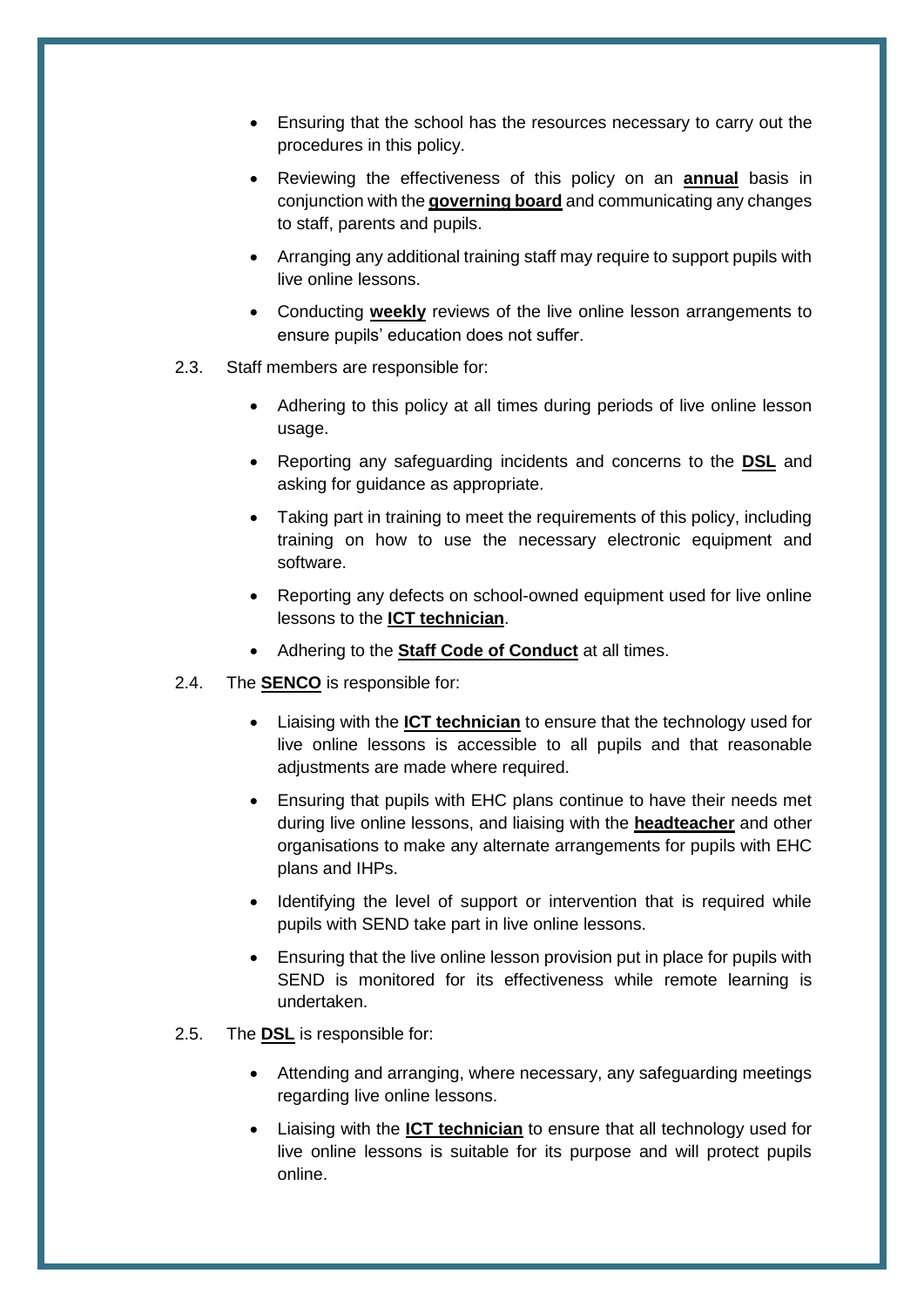- Identifying vulnerable pupils who may be at risk if they take part in live online lessons.
- Ensuring that child protection plans are enforced if vulnerable pupils take part in live online lessons.
- Identifying the level of support or intervention required while pupils take part in live online lessons and ensuring appropriate measures are in place.
- Assisting teachers with all live online lesson planning to ensure the correct safeguarding measures are in place.

## <span id="page-5-0"></span>**3. Systems and technology**

- 3.1. Staff will be told to only download software for live online lessons from a trusted source, e.g. Apple App Store, Google Play or the provider's official website.
- 3.2. The **Headteacher & SLT** will research the best provider to use for live online lessons, taking into account ease of use, privacy measures and suitability for the purposes of live online lessons.
- 3.3. Staff will ensure privacy settings are adjusted appropriately on the provider's site or application.
- 3.4. Staff will ensure their live online lesson service account is protected with a strong password, and will not autosave their password on any device.
- 3.5. Staff will ensure they test and understand the service before conducting their first live online lesson using the 'test' function, where applicable.
- 3.6. Staff will ensure they understand how to mute the microphone and turn off their camera on their device before their first live online lesson.
- 3.7. The **ICT subject lead / Headteacher** will teach staff what features are available to them through the school's chosen live online lesson system, e.g. recording calls, sharing files or screensharing.
- 3.8. The school will ensure all pupils due to attend live online lessons have access to equipment (wehere possible) that will enable them to participate, e.g. a laptop and internet access, to ensure they do not fall behind their peers who do have access.
- 3.9. Staff will ensure streaming and online chat functions are disabled for pupils and that meetings have a password set only sent to those attending shortly before.

## <span id="page-5-1"></span>**4. Safeguarding**

4.1. Staff will always have due regard for the school's **Child Protection and Safeguarding Policy** whilst conducting live online lessons.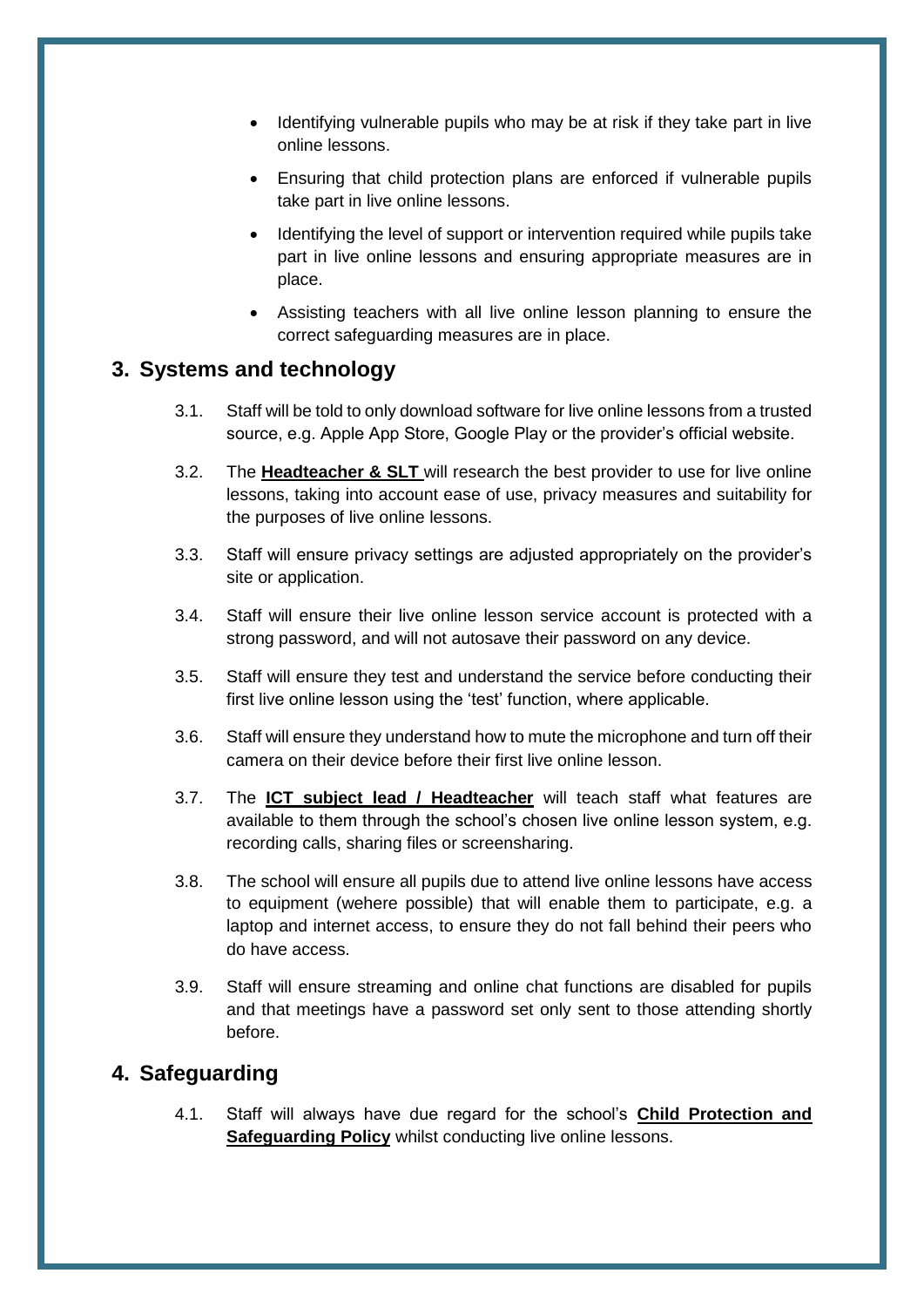- 4.2. The planning of live lessons will always be carried out in conjunction with the school's **DSL**.
- 4.3. The school will ensure the system used for live online lessons does not have a minimum age requirement above the age bracket of pupils attending the lesson, or the educational version is used e.g. Zoom for Education.
- 4.4. Pupils will be reminded not to share private information through the live online lesson system by the **teacher**.
- 4.5. The **teacher** will remind pupils will not to respond to contact requests from people they do not know when using systems for live online lessons.
- 4.6. Pupils will be informed of the reporting lines, should they see or hear anything inappropriate during live online lessons, via **seesaw to their class teacher**. Pupils will be provided with the **email address** of the Headteacher / **DSL** to report any concerns.
- 4.7. Staff will ensure all video and phone calls are not set to public, and meetings are protected with passwords. Meeting links and passwords will not be published publicly, they should be sent via seesaw or email NOT on class blogs.
- 4.8. Support staff will be on hand to supervise and handle any sudden changes or developments, such disputes between pupils, that may occur during the live online lesson.
- 4.9. Staff will be reminded of their safeguarding obligations and they will report any incidents or potential concerns to the DSL in line with the school's **Child Protection and Safeguarding Policy**.

#### <span id="page-6-0"></span>**5. Personal data**

- 5.1. Staff will have due regard for the school's GDPR & **Data Protection Policy** at all times whilst conducting live online lessons.
- 5.2. The school will obtain consent from parents to conduct any live online lessons via **letter.**
- 5.3. The school will communicate the details of how to access the live online lesson and any additional information regarding online learning to parents and pupils via **seesaw**.
- 5.4. The school will use consent from parents if any images or identifying information about any pupil may be used during the live online lesson, e.g. by using video conferencing, via **annual use of photograph forms.**
- 5.5. The school will provide a link to a passworded session for children to access lives sessions. This will ensure no personal email addresses or usernames are used by pupils.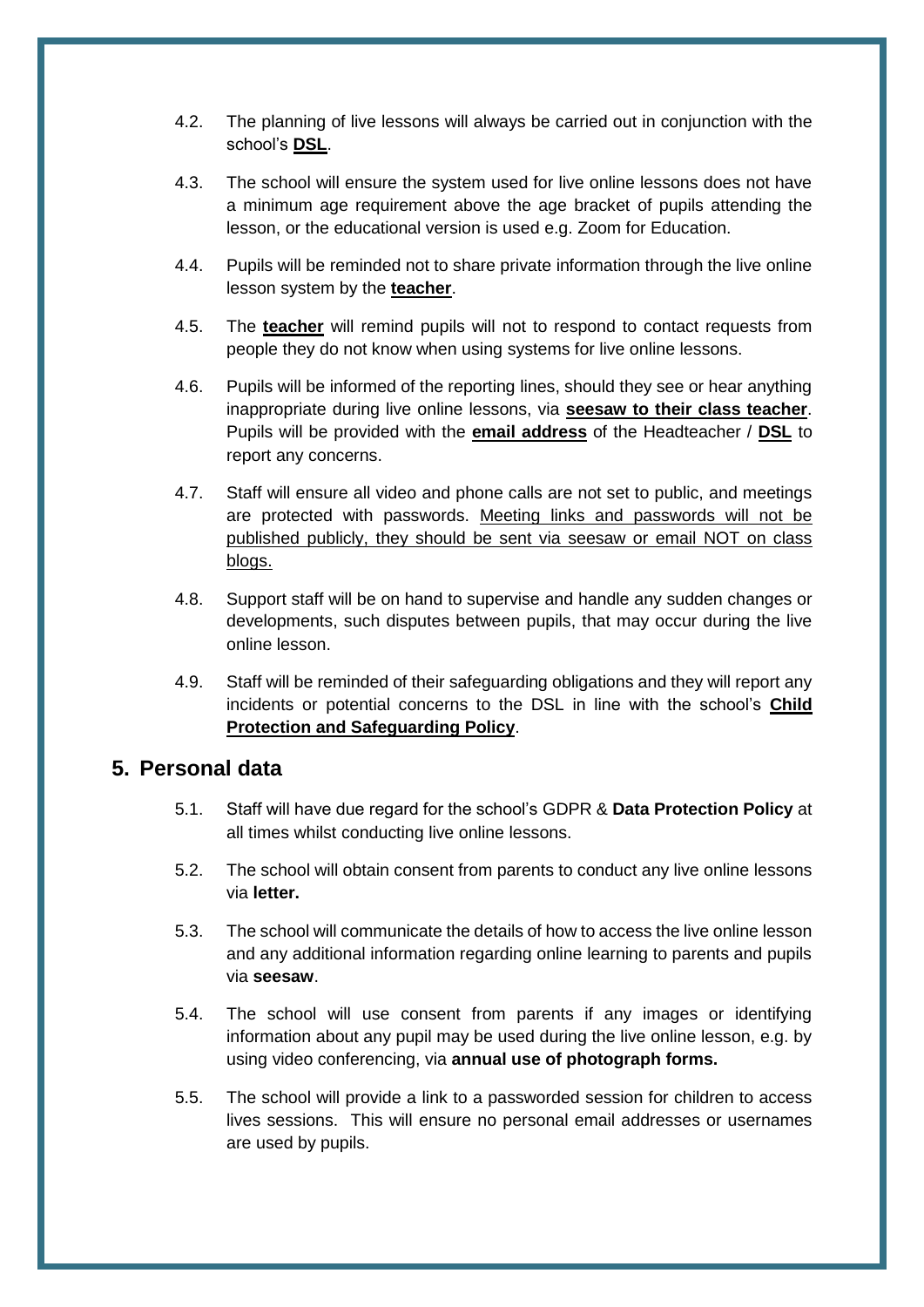- 5.6. Staff will ensure data is only transferred between devices if it is necessary to do so for the purposes of live online lessons, e.g. to report anything serious that has taken place during the online lesson.
- 5.7. Any data transferred between devices will be suitably encrypted. Where this is not possible, other data protection measures will be in place, such as using initials of pupils instead of full names.
- 5.8. When recording a live lesson is necessary, prior permission will be acquired from parents in writing via **email** and all members of the live lesson will be notified before the lesson commences via **seesaw**, and again once they have joined the live online lesson.

### <span id="page-7-0"></span>**6. Pupil conduct**

- 6.1. The class teacher will discuss with the children how they need to behave prior to or during the first session. Children should understand their responsibilities with regards to conduct during live online lessons.
- 6.2. Clear rules should be shared about behaving in the same was as they would in the classroom.
- 6.3. Pupils will be reminded that they should not be taking part in live online lessons if they are in an inappropriate setting, e.g. a bedroom.
- 6.4. Pupils will be reminded not to record live online lessons on their devices.
- 6.5. Pupils will be reminded not to speak during live online lessons unless they are prompted to do so or have a question about the lesson, pupils will be muted on entry and requested to raise hand / leave a question.
- 6.6. Pupils will be reminded to adhere to the school's **Behaviour Policy** at all times during live online lessons, as they would during a normal school day.
- 6.7. The school will ensure that any pupils who breach the code of conduct will be disciplined in line with the school's **Behaviour Policy**.

## <span id="page-7-1"></span>**7. Staff conduct**

- 7.1. Staff will be required to re-read the **Staff Code of Conduct** prior to carrying out live online lessons to ensure they understand their responsibilities with regards to conduct during live online lessons.
- 7.2. The school will ensure that staff are issued with the a copy of the acceptable use of IT, the internet and electronic communication policy prior to commencing live online lessons. It is the responsibility of staff to read this and raise any question or concerns with a member of SLT.
- 7.3. Staff will only use school-provided email addresses and phone numbers (unless blocked number) to communicate with pupils when conducting live online lessons and not individually.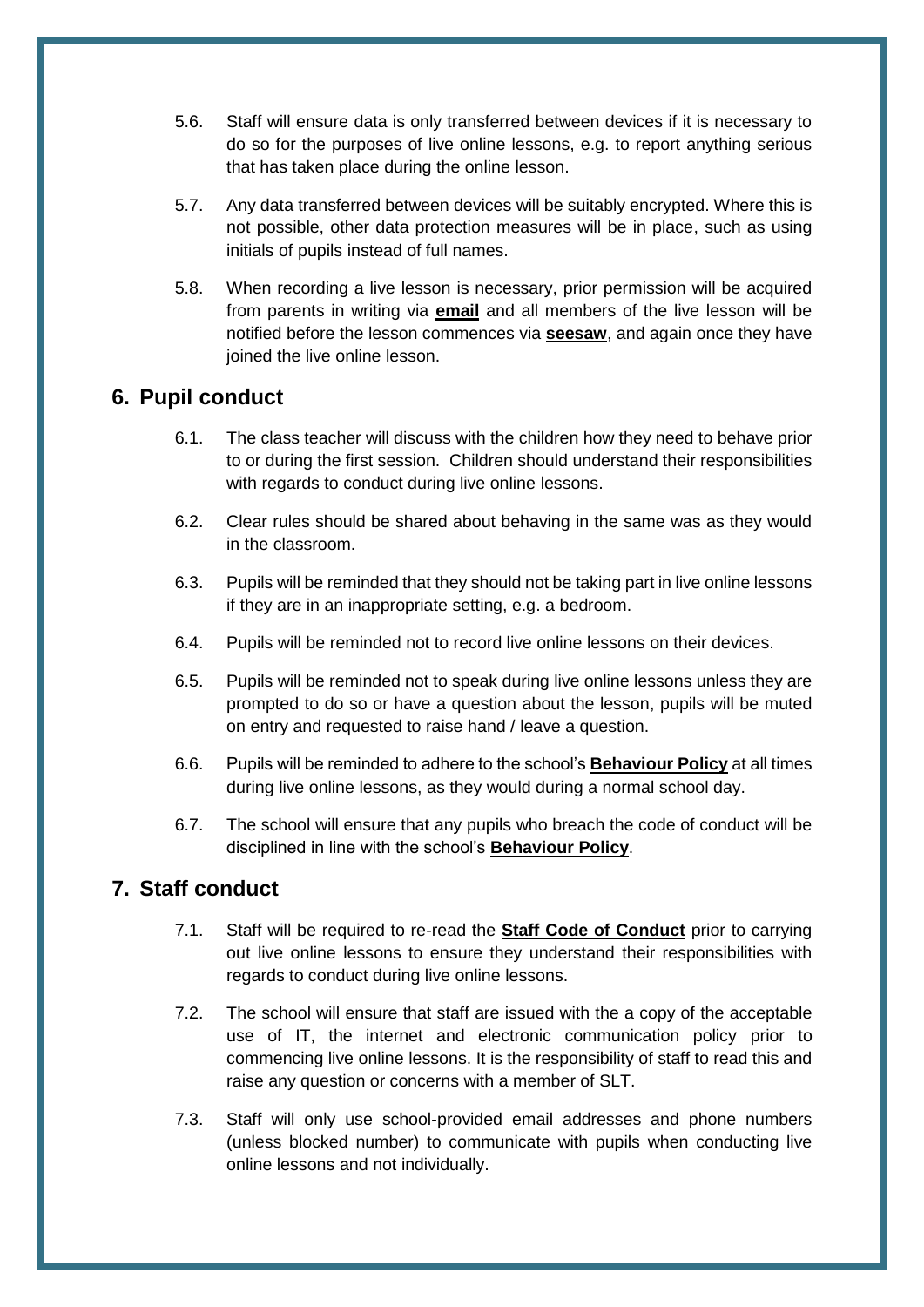- 7.4. Staff will only use school-owned devices for conducting live online lessons, where possible.
- 7.5. Staff will not share personal information whilst conducting live online lessons.
- 7.6. Staff will conduct live online lessons with appropriate surroundings, e.g. sitting somewhere with a neutral background in a living space.
- 7.7. Staff will communicate with pupils within school hours as far as possible (or within hours agreed with the school to suit the needs of staff).
- 7.8. Staff will only communicate and conduct live online lessons through channels approved by the **SLT**.
- 7.9. Staff will not commence online lessons until at least one other member of staff is in the live lesson 'room', and never without confirmation that at least one other colleague is aware that the live online lesson is taking place. If a teaching assistant in not available to be online at the same time a member of SLT should be informed, where possible another member of staff will be allocated.
- 7.10. Staff will keep a log of everything that happens during live online lessons and ensure it is properly documented in line with the school's Retention Policy.

### <span id="page-8-0"></span>**8. Pupils with SEND**

- 8.1. The school will ensure pupils with SEND receive any additional support with live online lessons where needed. This may be via a separate session with class teacher and teaching assistant.
- 8.2. Staff will be sensitive to the needs of any pupils who may be sensitive to certain topics or issues that may arise during live online lessons.
- 8.3. The **SLT**, **teacher** and **SENCO** will consider whether one-to-one lessons are appropriate in some circumstances for pupils with SEND if parents are present in the room.
- 8.4. Additional measures will be considered for pupils with SEND to mitigate the risk of pupils falling behind their peers in terms of education, e.g. text transcripts being used in video lessons.

#### <span id="page-8-1"></span>**9. Monitoring and review**

- 9.1. The **headteacher**, **SENCO** and **DSL** will review the measures outlined in this policy **weekly** to ensure it reflects the most up-to-date circumstances of the school's online learning provision.
- 9.2. The **headteacher** and **governing board** will schedule a review of the effectiveness of this policy **annually**.
- 9.3. Any changes to this policy will be communicated to relevant stakeholders, including parents and teachers.